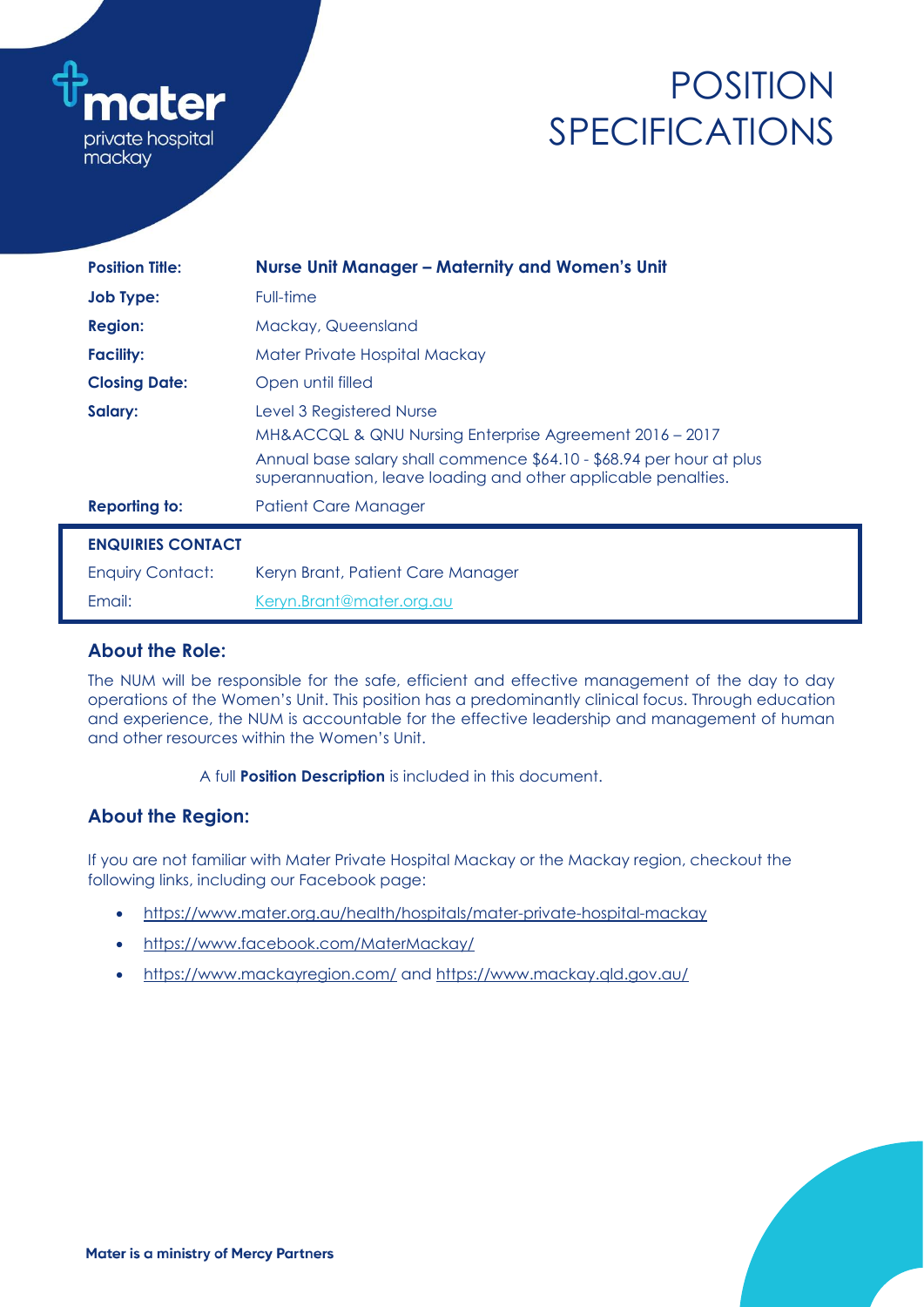# **What you'll be doing:**

- Promote and adhere to the Mission and Values of Mater Misericordiae Limited
- Accept, adhere and promote Workplace Health and Safety requirements, appropriate standards and risk management guidelines to ensure health and safety obligations are met to maintain a safe working environment;
- Apply sound clinical practice which ensures a safe environment and promotes optimal health;
- Assess and respond appropriately to clinical and nursing problems;
- Be responsible for ensuring clinical procedures and nursing work practices are current and based on evidence; In collaboration with the Director of Nursing & Midwifery, interview and recommend appointments of nursing staff;
- Identify training needs for staff and ensure that staff have access to appropriate training and development opportunities;
- Undertake performance appraisals in accordance with the organisation's policies and implement performance management strategies when required;

### **About you:**

To be successful in this role, you will demonstrate the following criteria:

- Registration as a Registered Nurse with the Australian Health Practitioner Regulation Agency (AHPRA)
- Must have the ability to work autonomously in a high acuity environment.
- Candidates must have a minimum of 5 years postgraduate experience in the designated area.

#### **Desirable:**

- Tertiary qualifications in a health or management discipline;
- Experience in a comparable position; and
- Demonstrated ability to participate in operational management

#### **Other Information:**

- This role presents an excellent opportunity to work as part of the friendly and supportive Mackay Mater team.
- Professional development opportunities are available, including the development of skills in line with the types of patients presenting.
- Amazing salary packaging opportunities

# **Interested?**

**To apply:** go to<https://www.mater.org.au/group/careers/careers-in-central-queensland>

A conversation to respond to any queries regarding the role responsibilities, clinical and/or development opportunities and working arrangements can be arranged by emailing your request to Employment-CQ@mater.org.au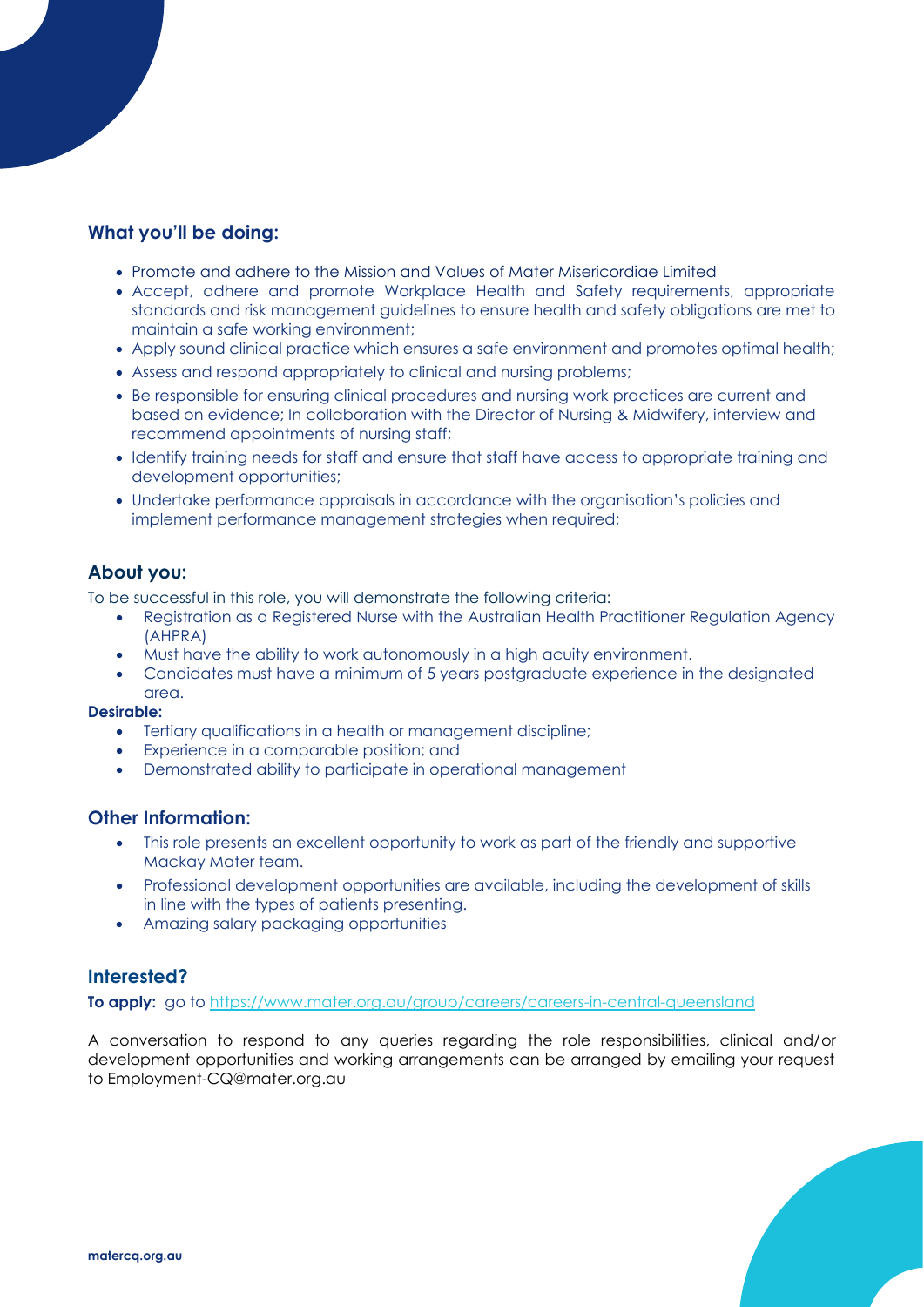

# **Position Description**

| <b>Position Title: Nurse Unit Manager</b>      |                      |                             | <b>Agreement: Nursing</b>                      |                    |
|------------------------------------------------|----------------------|-----------------------------|------------------------------------------------|--------------------|
| <b>Location:</b> Mater Private Hospital Mackay |                      |                             | <b>Classification:</b> Level 3 Manager         |                    |
| <b>Ministry/Business Stream: Health</b>        |                      |                             | <b>Reports Authority: Patient Care Manager</b> |                    |
| <b>Original Date: 06/10</b>                    | <b>Version No: 3</b> | <b>Revision Date: 03/18</b> | Position No.: Not Unique                       | Page 1 of 4 Page/s |

#### **1.0 Behavioural Standards:**

The Nurse Unit Manager shall adhere to the Mater behavioural standards that include the Mater Mission, Values and Code of Conduct as well as any other relevant professional and behavioural standards, translating these into everyday behaviour and action, and holding self and others to account for these standards.

#### **2.0 Position Statement:**

The Nurse Unit Manager will be responsible for the safe, efficient and effective management of the day-to-day operations of the allocated clinical area (ward/unit) within the Hospital. This position has a predominantly clinical focus. Through education and experience, the Nurse Unit Manager is accountable for the effective leadership and management of human and other resources within the designated clinical area in the hospital. Furthermore, the position coordinates discharge planning processes.

#### **3.0 Key Effectiveness Areas:**

- 3.01 Mission & Values
- 3.02 Clinical Services Management
- 3.03 Human Resources Management
- 3.04 Other Responsibilities

#### **4.0 Key Position Responsibilities:**

#### **4.1 Mission and Values**

- Promote and adhere to the Mission and Values of Mater Misericordiae Limited;
- Participate in Mater celebration and traditions; and
- Attend Mission in-service when required.

#### **4.2 Clinical Services Management**

- Apply sound clinical practice which ensures a safe environment and promotes optimal health;
- Assess and respond appropriately to clinical and nursing problems;
- Be responsible for ensuring clinical procedures and nursing work practices are current and based on evidence;
- Establish and maintain effective systems of communication and interface with external health professionals in the delivery of multi-disciplinary care;
- Ensure that clinical activities within the ward and associated services remain within the hospital's delineated role, and comply with the Clinical Guidelines under the Private Health Facilities Act; and
- Identify and recommend to the Executive sound business cases for new or additional staff appointments, capital acquisitions, new clinical services or other significant projects in collaboration with the Patient Care Manager.